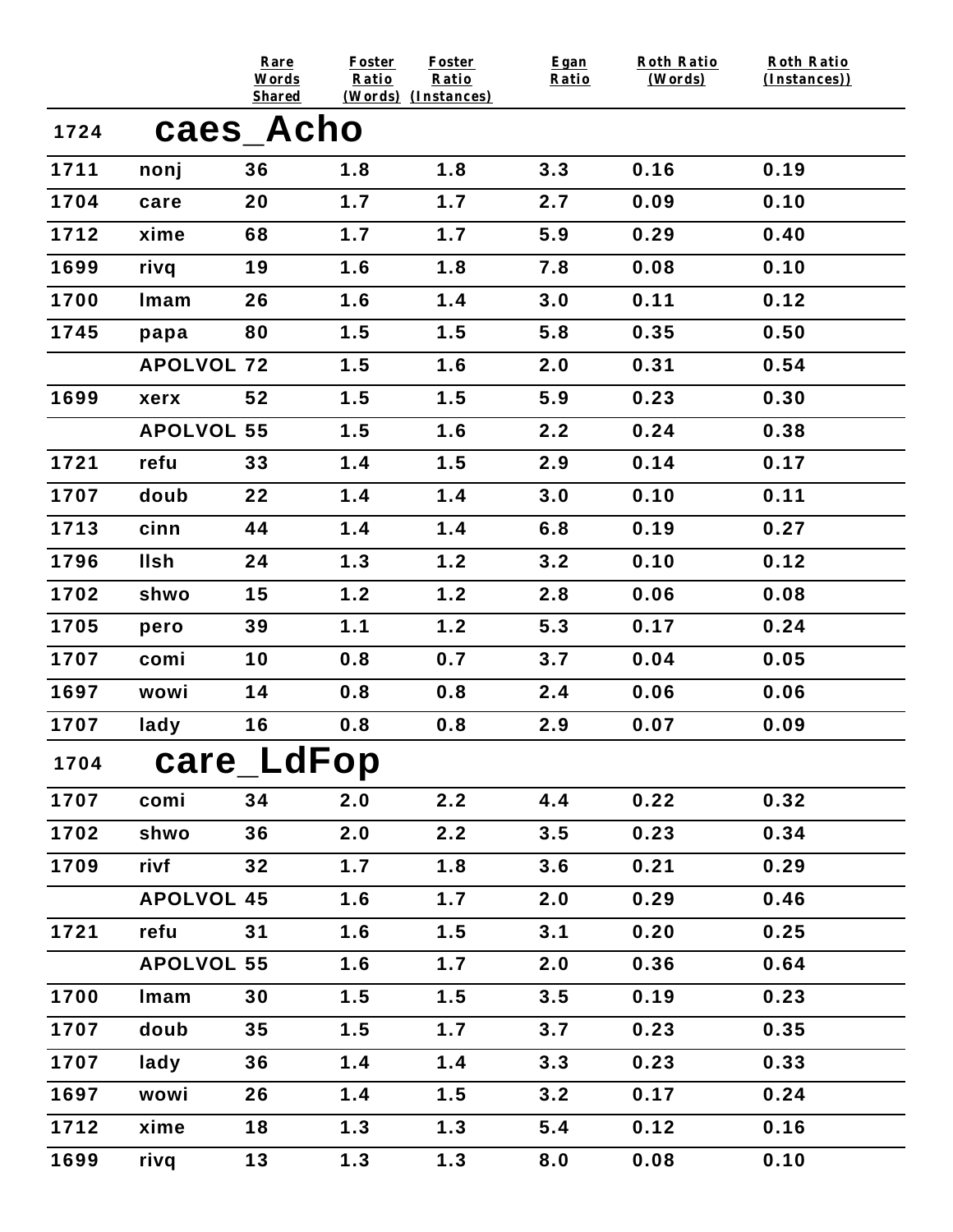|                  |                   | Rare<br>Words       | <b>Foster</b><br>Ratio | <b>Foster</b><br>Ratio     | Egan<br>Ratio | <b>Roth Ratio</b><br>(Words) | <b>Roth Ratio</b><br>(Instances)) |  |  |  |
|------------------|-------------------|---------------------|------------------------|----------------------------|---------------|------------------------------|-----------------------------------|--|--|--|
| 1711             | nonj              | <b>Shared</b><br>24 | 1.2                    | (Words) (Instances)<br>1.2 | 3.1           | 0.16                         | 0.20                              |  |  |  |
| 1699             |                   |                     | 1.2                    | 1.1                        |               |                              | 0.14                              |  |  |  |
|                  | xerx              | 19                  |                        |                            | 4.6           | 0.12                         |                                   |  |  |  |
| 1713             | cinn              | 13                  | 1.2                    | 1.3                        | 6.6           | 0.08                         | 0.13                              |  |  |  |
| 1745             | papa              | 20                  | 1.1                    | 1.3                        | 5.1           | 0.13                         | 0.20                              |  |  |  |
| 1724             | caes              | 14                  | 1.0                    | 1.0                        | 4.8           | 0.09                         | 0.12                              |  |  |  |
| 1705             | pero              | 14                  | 1.0                    | 1.0                        | 5.5           | 0.09                         | 0.13                              |  |  |  |
| comi_Cel<br>1707 |                   |                     |                        |                            |               |                              |                                   |  |  |  |
| 1705             | pero              | 36                  | 1.9                    | 1.9                        | 5.0           | 0.14                         | 0.18                              |  |  |  |
| 1699             | rivq              | 33                  | 1.8                    | 1.8                        | 9.0           | 0.13                         | 0.16                              |  |  |  |
| 1709             | rivf              | 59                  | 1.7                    | 1.7                        | 4.0           | 0.23                         | 0.32                              |  |  |  |
| 1702             | shwo              | 44                  | 1.7                    | 1.7                        | 3.2           | 0.17                         | 0.23                              |  |  |  |
| 1702             | scho              | 14                  | 1.7                    | 1.6                        | 7.1           | 0.05                         | 0.06                              |  |  |  |
| 1704             | care              | 44                  | 1.6                    | 1.5                        | 3.0           | 0.17                         | 0.19                              |  |  |  |
| 1707             | lady              | 54                  | 1.6                    | 1.6                        | 2.8           | 0.21                         | 0.27                              |  |  |  |
| 1697             | wowi              | 53                  | 1.6                    | 1.5                        | 2.8           | 0.20                         | 0.26                              |  |  |  |
| 1700             | Imam              | 48                  | 1.5                    | 1.5                        | 3.7           | 0.19                         | 0.25                              |  |  |  |
|                  | <b>APOLVOL 66</b> |                     | 1.5                    | 1.6                        | 2.0           | 0.25                         | 0.40                              |  |  |  |
| 1707             | doub              | 56                  | 1.5                    | 1.5                        | 3.2           | 0.22                         | 0.29                              |  |  |  |
| 1724             | caes              | 32                  | 1.4                    | 1.4                        | 5.1           | 0.12                         | 0.17                              |  |  |  |
| 1745             | papa              | 41                  | 1.4                    | 1.6                        | 5.3           | 0.16                         | 0.24                              |  |  |  |
|                  | <b>APOLVOL 77</b> |                     | 1.4                    | 1.4                        | 1.7           | 0.30                         | 0.46                              |  |  |  |
| 1721             | refu              | 46                  | 1.4                    | 1.5                        | 3.1           | 0.18                         | 0.24                              |  |  |  |
| 1796             | <b>Ilsh</b>       | 46                  | 1.4                    | 1.5                        | 3.3           | 0.18                         | 0.25                              |  |  |  |
| 1711             | nonj              | 40                  | 1.4                    | 1.2                        | 2.9           | 0.15                         | 0.17                              |  |  |  |
| 1699             | xerx              | 32                  | 1.3                    | 1.5                        | 5.6           | 0.12                         | 0.17                              |  |  |  |
| 1712             | xime              | 25                  | 1.3                    | 1.3                        | 5.1           | 0.10                         | 0.13                              |  |  |  |
| 1713             | cinn              | 20                  | 1.2                    | 1.2                        | 7.0           | 0.08                         | 0.12                              |  |  |  |
| 1707             | doub_At           |                     |                        |                            |               |                              |                                   |  |  |  |
| 1712             | xime              | 39                  | 2.0                    | 1.9                        | 5.0           | 0.20                         | 0.23                              |  |  |  |
| 1705             | pero              | 35                  | 1.9                    | 1.9                        | 4.5           | 0.18                         | 0.22                              |  |  |  |
| 1707             | lady              | 60                  | 1.7                    | 1.7                        | 3.2           | 0.30                         | 0.41                              |  |  |  |
| 1724             | caes              | 34                  | 1.7                    | 1.7                        | 6.3           | 0.17                         | 0.26                              |  |  |  |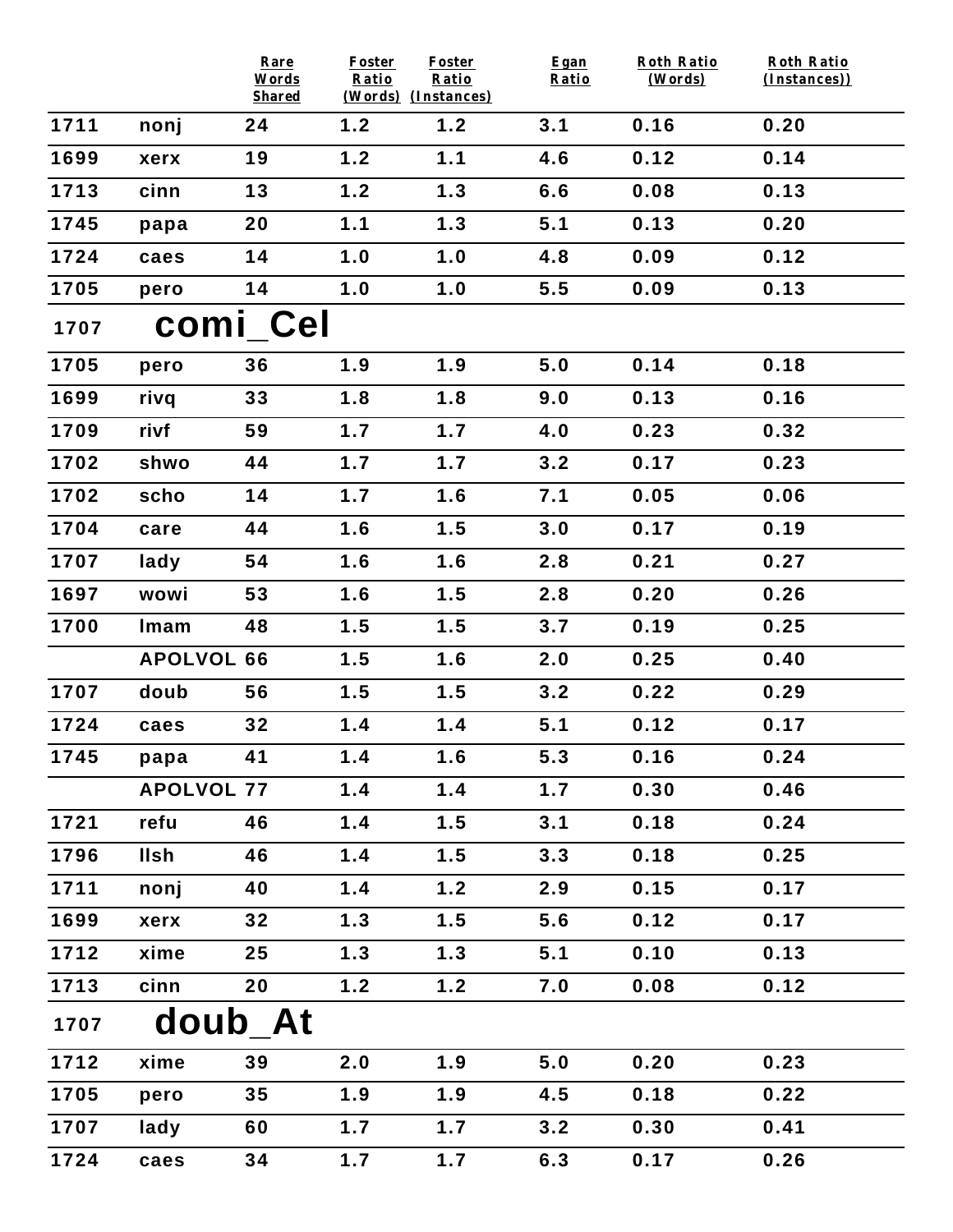|      |                   | Rare<br>Words       | Foster<br>Ratio | Foster<br>Ratio            | Egan<br>Ratio | <b>Roth Ratio</b><br>(Words) | <b>Roth Ratio</b><br>(Instances)) |
|------|-------------------|---------------------|-----------------|----------------------------|---------------|------------------------------|-----------------------------------|
| 1700 | Imam              | <b>Shared</b><br>47 | 1.7             | (Words) (Instances)<br>1.6 | 3.6           | 0.24                         | 0.28                              |
| 1713 | cinn              | 24                  | 1.6             | 1.7                        | 6.0           | 0.12                         | 0.18                              |
|      | <b>APOLVOL 54</b> |                     | 1.5             | 1.4                        | 1.8           | 0.27                         | 0.40                              |
| 1702 | shwo              | 37                  | 1.4             | 1.2                        | 3.0           | 0.19                         | 0.24                              |
|      |                   | 35                  |                 |                            |               |                              |                                   |
| 1711 | nonj              |                     | 1.3             | 1.3                        | 3.1           | 0.18                         | 0.22                              |
| 1721 | refu              | 42                  | 1.3             | 1.3                        | 3.0           | 0.21                         | 0.26                              |
| 1704 | care              | 33                  | 1.3             | 1.2                        | 2.9           | 0.17                         | 0.19                              |
| 1707 | comi              | 32                  | 1.2             | 1.3                        | 3.8           | 0.16                         | 0.22                              |
| 1745 | papa              | 30                  | 1.2             | 1.3                        | 5.5           | 0.15                         | 0.22                              |
| 1699 | xerx              | 28                  | 1.2             | 1.2                        | 5.7           | 0.14                         | 0.19                              |
| 1709 | rivf              | 36                  | 1.2             | 1.2                        | 3.9           | 0.18                         | 0.26                              |
| 1796 | <b>Ilsh</b>       | 36                  | 1.2             | 1.1                        | 3.1           | 0.18                         | 0.22                              |
| 1697 | wowi              | 35                  | 1.2             | 1.1                        | 2.6           | 0.18                         | 0.21                              |
|      | <b>APOLVOL 58</b> |                     | 1.2             | 1.1                        | 1.5           | 0.29                         | 0.45                              |
| 1699 | rivq              | 19                  | 1.1             | 0.9                        | 7.0           | 0.10                         | 0.11                              |
| 1707 |                   | lady_LdGeo          |                 |                            |               |                              |                                   |
| 1700 | Imam              | 60                  | 1.8             | 1.9                        | 3.9           | 0.22                         | 0.30                              |
| 1745 | papa              | 55                  | 1.7             | 1.7                        | 4.7           | 0.20                         | 0.28                              |
| 1721 | refu              | 60                  | 1.7             | 1.7                        | 3.2           | 0.22                         | 0.28                              |
| 1704 | care              | 59                  | 1.7             | 1.6                        | 3.5           | 0.22                         | 0.28                              |
| 1702 | shwo              | 57                  | 1.7             | 1.8                        | 3.4           | 0.21                         | 0.29                              |
| 1709 | rivf              | 60                  | 1.7             | 1.6                        | 3.6           | 0.22                         | 0.28                              |
|      | <b>APOLVOL 97</b> |                     | 1.7             | 1.7                        | 1.8           | 0.36                         | 0.59                              |
|      | <b>APOLVOL 79</b> |                     | 1.6             | 1.5                        | 1.8           | 0.29                         | 0.40                              |
| 1699 | xerx              | 46                  | 1.6             | 1.6                        | 5.3           | 0.17                         | 0.22                              |
| 1705 | pero              | 46                  | 1.5             | 1.6                        | 5.6           | 0.17                         | 0.25                              |
| 1702 | scho              | 13                  | 1.4             | 1.8                        | 11.5          | 0.05                         | 0.08                              |
| 1697 | wowi              | 54                  | 1.4             | 1.5                        | 2.8           | 0.20                         | 0.26                              |
| 1711 | nonj              | 50                  | 1.4             | 1.2                        | 3.1           | 0.19                         | 0.23                              |
| 1707 | comi              | 38                  | 1.3             | 1.3                        | 4.0           | 0.14                         | 0.18                              |
| 1724 | caes              | 41                  | 1.3             | 1.3                        | 4.9           | 0.15                         | 0.20                              |
| 1713 | cinn              | 29                  | 1.3             | 1.4                        | 5.7           | 0.11                         | 0.14                              |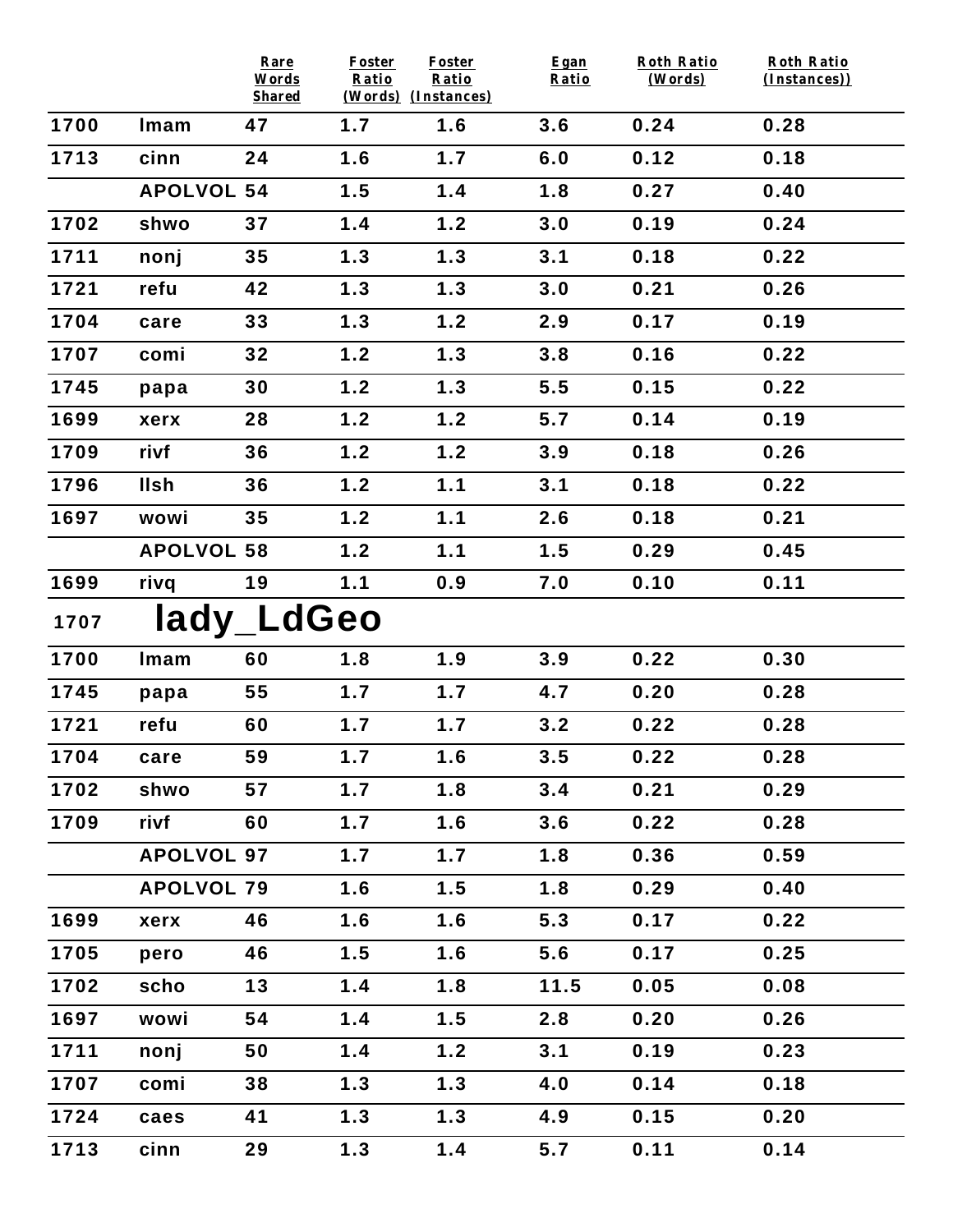|      |                   | Rare<br>Words<br><b>Shared</b> | <b>Foster</b><br>Ratio | Foster<br>Ratio<br>(Words) (Instances) | Egan<br>Ratio | <b>Roth Ratio</b><br>(Words) | <b>Roth Ratio</b><br>$(Instances)$ ) |
|------|-------------------|--------------------------------|------------------------|----------------------------------------|---------------|------------------------------|--------------------------------------|
| 1699 | rivq              | 20                             | 1.3                    | 1.2                                    | 8.6           | 0.07                         | 0.09                                 |
| 1796 | <b>Ilsh</b>       | 47                             | 1.2                    | 1.2                                    | 3.3           | 0.17                         | 0.21                                 |
| 1712 | xime              | 36                             | 1.2                    | 1.2                                    | 4.9           | 0.13                         | 0.16                                 |
| 1707 | doub              | 48                             | 1.1                    | 1.2                                    | 3.7           | 0.18                         | 0.26                                 |
| 1696 |                   | <b>IIsh SirNov</b>             |                        |                                        |               |                              |                                      |
| 1702 | scho              | 14                             | 1.7                    | 2.1                                    | 14.3          | 0.10                         | 0.18                                 |
|      | <b>APOLVOL 44</b> |                                | 1.4                    | 1.5                                    | 2.1           | 0.33                         | 0.61                                 |
| 1721 | refu              | 25                             | 1.4                    | 1.3                                    | 3.1           | 0.19                         | 0.23                                 |
| 1700 | Imam              | 32                             | 1.4                    | 1.3                                    | 4.7           | 0.24                         | 0.31                                 |
| 1697 | wowi              | 34                             | 1.3                    | 1.3                                    | 3.5           | 0.25                         | 0.37                                 |
|      | <b>APOLVOL 33</b> |                                | 1.3                    | 1.3                                    | 2.1           | 0.25                         | 0.40                                 |
| 1724 | caes              | 20                             | 1.1                    | 1.0                                    | 4.6           | 0.15                         | 0.19                                 |
| 1707 | doub              | 25                             | 1.1                    | 1.1                                    | 3.2           | 0.19                         | 0.24                                 |
| 1704 | care              | 17                             | 1.1                    | 1.0                                    | 3.2           | 0.13                         | 0.14                                 |
| 1713 | cinn              | 14                             | 1.1                    | 1.0                                    | 6.0           | 0.10                         | 0.13                                 |
| 1702 | shwo              | 20                             | 1.0                    | 1.1                                    | 3.5           | 0.15                         | 0.20                                 |
| 1707 | lady              | 22                             | 0.9                    | 0.9                                    | 3.0           | 0.16                         | 0.21                                 |
| 1699 | xerx              | 20                             | 0.9                    | 0.9                                    | 5.5           | 0.15                         | 0.19                                 |
| 1709 | rivf              | 16                             | 0.8                    | 0.7                                    | 4.1           | 0.12                         | 0.13                                 |
| 1705 | pero              | 14                             | 0.8                    | 0.8                                    | 5.6           | 0.10                         | 0.13                                 |
| 1707 | comi              | 14                             | 0.8                    | 0.9                                    | 5.1           | 0.10                         | 0.16                                 |
| 1711 | nonj              | 12                             | 0.7                    | 0.6                                    | 2.9           | 0.09                         | 0.10                                 |
| 1745 | papa              | 12                             | 0.6                    | 0.5                                    | 4.0           | 0.09                         | 0.10                                 |
| 1700 |                   | <b>Imam Clo</b>                |                        |                                        |               |                              |                                      |
| 1707 | comi              | 39                             | 1.8                    | 1.7                                    | 4.6           | 0.19                         | 0.25                                 |
|      | <b>APOLVOL 50</b> |                                | 1.6                    | 1.3                                    | 1.9           | 0.24                         | 0.31                                 |
| 1699 | rivq              | 27                             | 1.6                    | 1.7                                    | 12.1          | 0.13                         | 0.19                                 |
| 1702 | scho              | 14                             | 1.5                    | 1.4                                    | 9.8           | 0.07                         | 0.08                                 |
| 1702 | shwo              | 45                             | 1.5                    | 1.2                                    | 3.3           | 0.22                         | 0.24                                 |
| 1697 | wowi              | 46                             | 1.5                    | 1.6                                    | 3.5           | 0.22                         | 0.30                                 |
| 1796 | <b>Ilsh</b>       | 48                             | 1.5                    | 1.7                                    | 4.9           | 0.23                         | 0.33                                 |
| 1707 | doub              | 40                             | 1.4                    | 1.3                                    | 3.5           | 0.19                         | 0.24                                 |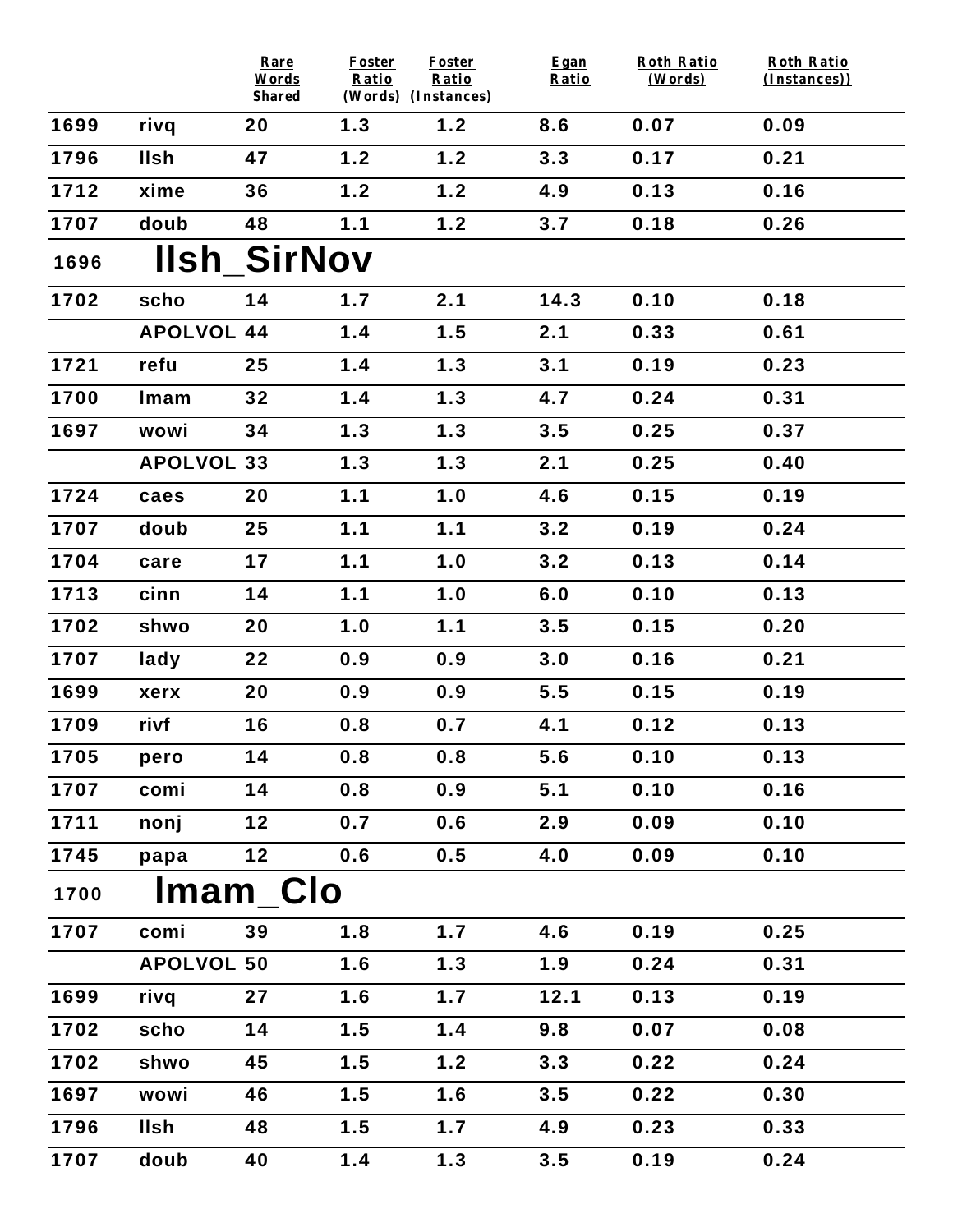|      |                   | Rare<br>Words | <b>Foster</b><br>Ratio | <b>Foster</b><br>Ratio | Egan<br>Ratio | Roth Ratio<br>(Words) | <b>Roth Ratio</b><br>(Instances)) |  |  |  |
|------|-------------------|---------------|------------------------|------------------------|---------------|-----------------------|-----------------------------------|--|--|--|
|      |                   | <b>Shared</b> |                        | (Words) (Instances)    |               |                       |                                   |  |  |  |
| 1721 | refu              | 37            | 1.4                    | 1.4                    | 4.0           | 0.18                  | 0.25                              |  |  |  |
| 1704 | care              | 30            | 1.3                    | 1.7                    | 5.2           | 0.15                  | 0.25                              |  |  |  |
|      | <b>APOLVOL 55</b> |               | 1.3                    | 1.2                    | 1.7           | 0.27                  | 0.40                              |  |  |  |
| 1707 | lady              | 35            | 1.2                    | 1.4                    | 4.0           | 0.17                  | 0.27                              |  |  |  |
| 1711 | nonj              | 27            | 1.2                    | 1.1                    | 3.5           | 0.13                  | 0.15                              |  |  |  |
| 1709 | rivf              | 31            | 1.2                    | 1.3                    | 3.9           | 0.15                  | 0.21                              |  |  |  |
| 1724 | caes              | 19            | 0.9                    | 0.7                    | 5.5           | 0.09                  | 0.11                              |  |  |  |
| 1745 | papa              | 20            | 0.8                    | 0.8                    | 6.3           | 0.10                  | 0.13                              |  |  |  |
| 1712 | xime              | 16            | 0.7                    | 0.6                    | 5.9           | 0.08                  | 0.08                              |  |  |  |
| 1699 | xerx              | 17            | 0.7                    | 0.7                    | 8.0           | 0.08                  | 0.13                              |  |  |  |
| 1711 | nonj_Doct         |               |                        |                        |               |                       |                                   |  |  |  |
| 1699 | xerx              | 35            | 1.7                    | 1.7                    | 5.6           | 0.14                  | 0.19                              |  |  |  |
| 1713 | cinn              | 33            | 1.7                    | 1.5                    | 6.3           | 0.14                  | 0.17                              |  |  |  |
|      | <b>APOLVOL 87</b> |               | 1.7                    | 1.8                    | 1.9           | 0.36                  | 0.64                              |  |  |  |
| 1745 | papa              | 53            | 1.7                    | 1.8                    | 5.5           | 0.22                  | 0.34                              |  |  |  |
| 1702 | shwo              | 43            | 1.7                    | 1.6                    | 3.2           | 0.18                  | 0.23                              |  |  |  |
| 1724 | caes              | 45            | 1.7                    | 1.8                    | 5.4           | 0.19                  | 0.27                              |  |  |  |
| 1697 | wowi              | 42            | 1.6                    | 1.7                    | 3.0           | 0.17                  | 0.24                              |  |  |  |
|      | <b>APOLVOL 73</b> |               | 1.6                    | 1.8                    | 2.6           | 0.30                  | 0.57                              |  |  |  |
| 1721 | refu              | 47            | 1.6                    | 1.5                    | 3.3           | 0.19                  | 0.24                              |  |  |  |
| 1705 | pero              | 35            | 1.5                    | 1.4                    | 4.6           | 0.14                  | 0.17                              |  |  |  |
| 1712 | xime              | 37            | 1.4                    | 1.6                    | 5.4           | 0.15                  | 0.21                              |  |  |  |
| 1700 | Imam              | 32            | 1.4                    | 1.4                    | 3.8           | 0.13                  | 0.17                              |  |  |  |
| 1796 | <b>Ilsh</b>       | 32            | 1.3                    | 1.2                    | 3.2           | 0.13                  | 0.16                              |  |  |  |
| 1707 | doub              | 37            | 1.3                    | 1.3                    | 3.1           | 0.15                  | 0.19                              |  |  |  |
| 1707 | comi              | 27            | 1.3                    | 1.5                    | 4.7           | 0.11                  | 0.17                              |  |  |  |
| 1709 | rivf              | 33            | 1.3                    | 1.2                    | 3.5           | 0.14                  | 0.19                              |  |  |  |
| 1707 | lady              | 40            | 1.2                    | 1.1                    | 2.8           | 0.17                  | 0.19                              |  |  |  |
| 1704 | care              | 25            | 1.1                    | 1.3                    | 3.7           | 0.10                  | 0.15                              |  |  |  |
| 1699 | rivq              | 10            | 1.0                    | 0.9                    | 9.1           | 0.04                  | 0.05                              |  |  |  |
| 1745 | papa_Pand         |               |                        |                        |               |                       |                                   |  |  |  |
| 1713 | cinn              | 52            | 2.1                    | 2.3                    | 7.2           | 0.19                  | 0.28                              |  |  |  |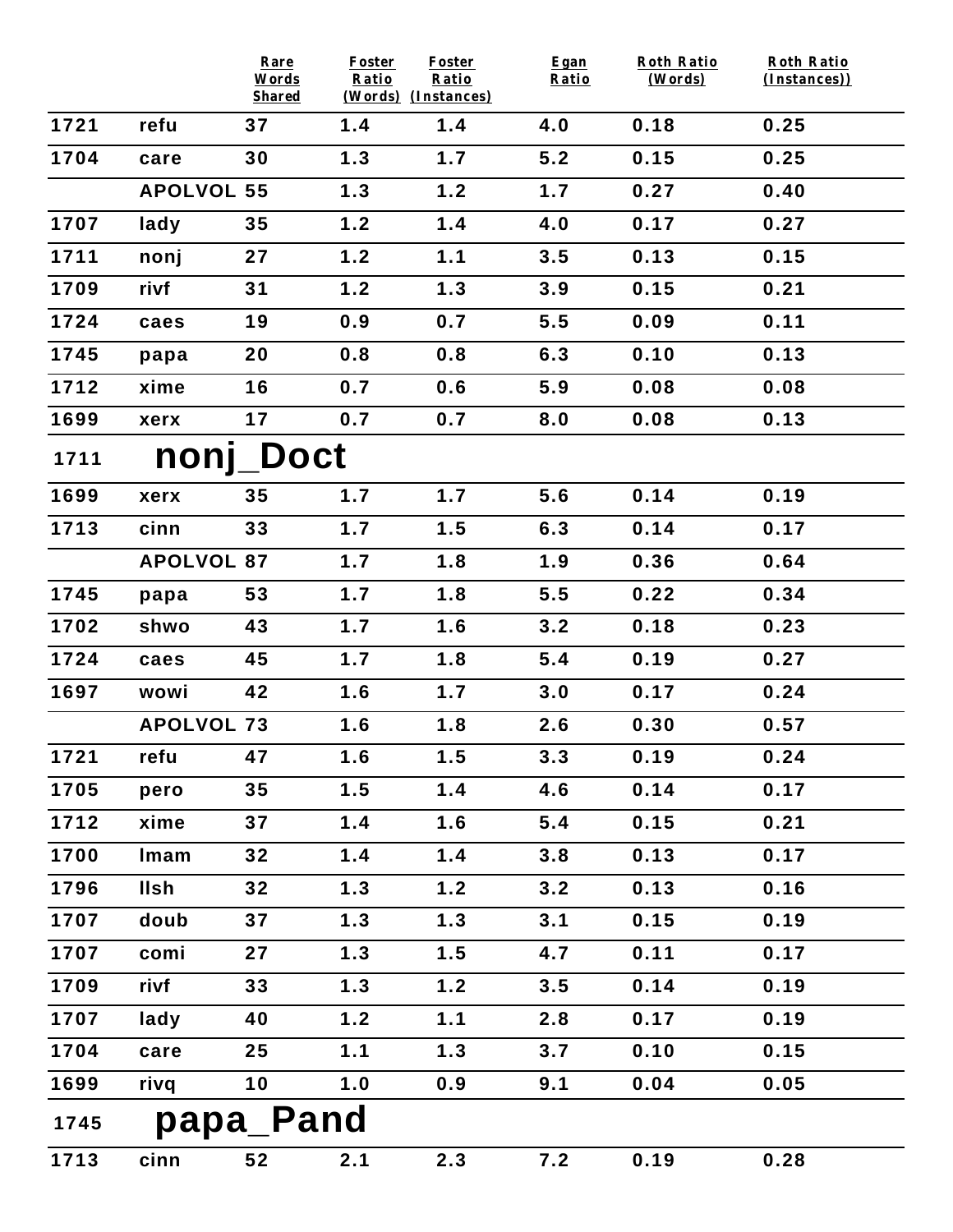|      |                   | Rare<br>Words<br><b>Shared</b> | Foster<br>Ratio | <b>Foster</b><br>Ratio<br>(Words) (Instances) | Egan<br>Ratio | <b>Roth Ratio</b><br>(Words) | <b>Roth Ratio</b><br>(Instances)) |
|------|-------------------|--------------------------------|-----------------|-----------------------------------------------|---------------|------------------------------|-----------------------------------|
|      | <b>APOLVOL 92</b> |                                | 1.8             | 1.9                                           | 1.6           | 0.34                         | 0.56                              |
| 1711 | nonj              | 41                             | 1.8             | 1.7                                           | 3.2           | 0.15                         | 0.18                              |
| 1704 | care              | 26                             | 1.8             | 2.0                                           | 3.4           | 0.10                         | 0.12                              |
|      | <b>APOLVOL 67</b> |                                | 1.7             | 1.8                                           | 2.0           | 0.25                         | 0.38                              |
| 1705 | pero              | 55                             | 1.7             | 1.7                                           | 5.7           | 0.20                         | 0.28                              |
| 1699 | rivq              | 19                             | 1.7             | 1.6                                           | 8.1           | 0.07                         | 0.08                              |
| 1712 | xime              | 61                             | 1.7             | 1.7                                           | 6.3           | 0.23                         | 0.33                              |
| 1707 | comi              | 25                             | 1.7             | 1.6                                           | 3.6           | 0.09                         | 0.11                              |
| 1702 | shwo              | 26                             | 1.7             | 1.7                                           | 2.9           | 0.10                         | 0.12                              |
| 1724 | caes              | 86                             | 1.7             | 1.6                                           | 5.7           | 0.32                         | 0.46                              |
| 1699 | xerx              | 51                             | 1.6             | 1.5                                           | 5.3           | 0.19                         | 0.24                              |
| 1721 | refu              | 37                             | 1.5             | 1.4                                           | 2.8           | 0.14                         | 0.15                              |
| 1707 | lady              | 31                             | 1.5             | 1.4                                           | 2.4           | 0.12                         | 0.13                              |
| 1796 | <b>Ilsh</b>       | 29                             | 1.5             | 1.5                                           | 2.9           | 0.11                         | 0.13                              |
| 1707 | doub              | 26                             | 1.4             | 1.4                                           | 2.9           | 0.10                         | 0.11                              |
| 1700 | Imam              | 25                             | 1.3             | 1.2                                           | 2.9           | 0.09                         | 0.10                              |
| 1709 | rivf              | 16                             | 1.0             | 0.9                                           | 3.4           | 0.06                         | 0.07                              |
| 1697 | wowi              | 16                             | 1.0             | 1.0                                           | 2.4           | 0.06                         | 0.07                              |
| 1705 |                   | pero Pac                       |                 |                                               |               |                              |                                   |
| 1707 | comi              | 28                             | 1.6             | 1.4                                           | 3.3           | 0.11                         | 0.11                              |
|      | <b>APOLVOL 72</b> |                                | 1.5             | 1.5                                           | 1.7           | 0.28                         | 0.44                              |
| 1745 | papa              | 83                             | 1.4             | 1.5                                           | 5.3           | 0.32                         | 0.46                              |
| 1699 | xerx              | 72                             | 1.4             | 1.5                                           | 5.8           | 0.28                         | 0.39                              |
|      | <b>APOLVOL 55</b> |                                | 1.4             | 1.5                                           | 1.9           | 0.21                         | 0.32                              |
| 1704 | care              | 30                             | 1.4             | 1.3                                           | 2.8           | 0.11                         | 0.13                              |
| 1796 | <b>IIsh</b>       | 43                             | 1.4             | 1.4                                           | 3.1           | 0.16                         | 0.20                              |
| 1721 | refu              | 38                             | 1.4             | 1.4                                           | 3.1           | 0.15                         | 0.18                              |
| 1700 | Imam              | 37                             | 1.3             | 1.4                                           | 3.7           | 0.14                         | 0.18                              |
| 1707 | lady              | 45                             | 1.3             | 1.3                                           | 2.9           | 0.17                         | 0.21                              |
| 1699 | rivq              | 22                             | 1.3             | 1.3                                           | 7.6           | 0.08                         | 0.10                              |
| 1724 | caes              | 75                             | 1.3             | 1.3                                           | 5.4           | 0.29                         | 0.44                              |
| 1713 | cinn              | 48                             | 1.2             | 1.1                                           | 5.9           | 0.18                         | 0.24                              |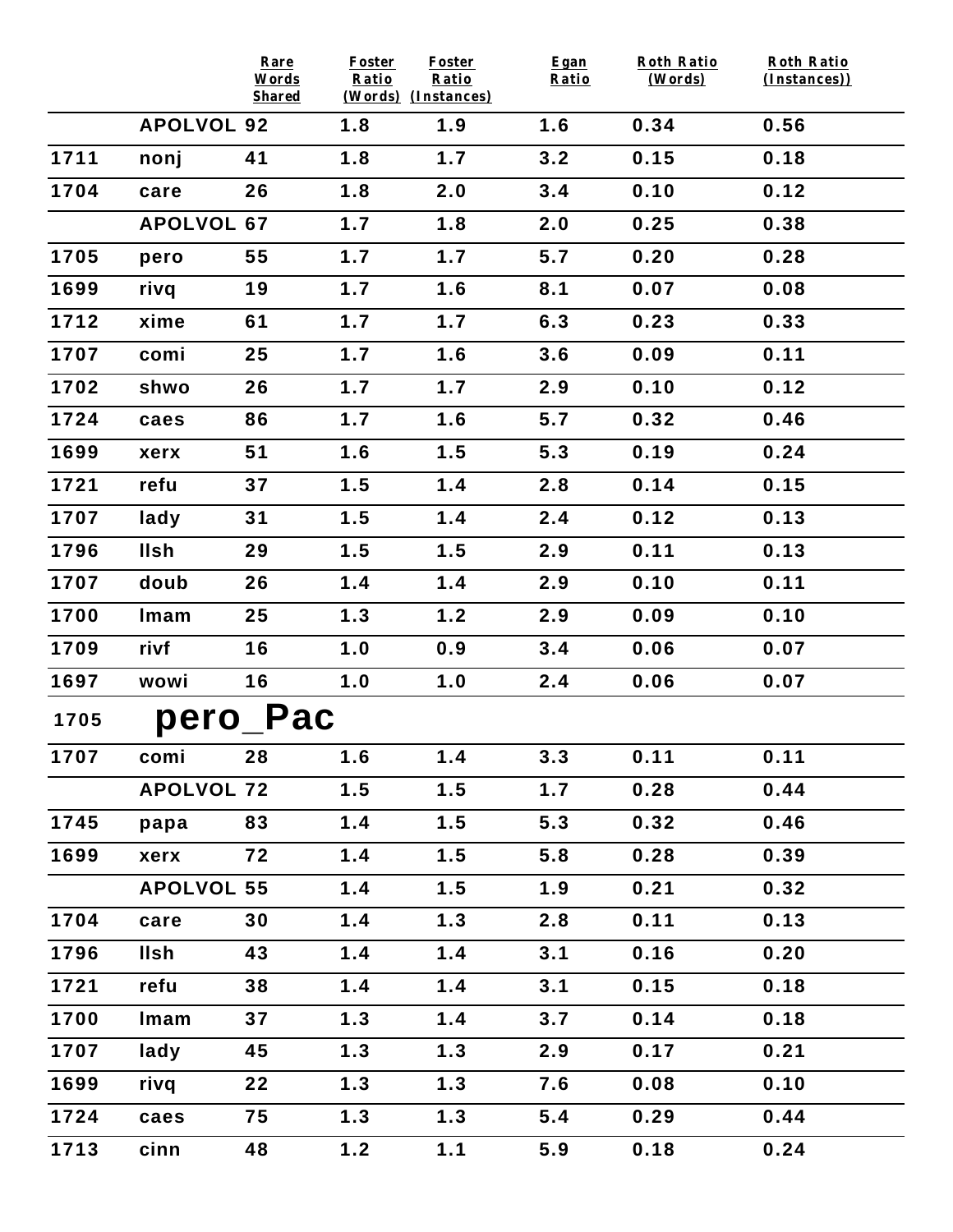|      |                   | Rare<br>Words<br><b>Shared</b> | <b>Foster</b><br>Ratio | <b>Foster</b><br>Ratio<br>(Words) (Instances) | Egan<br>Ratio | <b>Roth Ratio</b><br>(Words) | <b>Roth Ratio</b><br>(Instances)) |
|------|-------------------|--------------------------------|------------------------|-----------------------------------------------|---------------|------------------------------|-----------------------------------|
| 1702 | shwo              | 31                             | 1.2                    | 1.3                                           | 3.1           | 0.12                         | 0.16                              |
| 1712 | xime              | 67                             | 1.2                    | 1.4                                           | 6.4           | 0.26                         | 0.41                              |
| 1697 | wowi              | 30                             | 1.1                    | 1.2                                           | 3.0           | 0.11                         | 0.14                              |
| 1711 | nonj              | 32                             | 1.1                    | 1.2                                           | 3.6           | 0.12                         | 0.16                              |
| 1707 | doub              | 27                             | 1.1                    | 0.9                                           | 2.5           | 0.10                         | 0.11                              |
| 1721 | refu Wit          |                                |                        |                                               |               |                              |                                   |
| 1709 | rivf              | 33                             | 1.7                    | 1.6                                           | 4.4           | 0.25                         | 0.34                              |
| 1699 | rivq              | 15                             | 1.4                    | 1.9                                           | 13.6          | 0.11                         | 0.20                              |
| 1707 | comi              | 21                             | 1.3                    | 1.2                                           | 4.2           | 0.16                         | 0.19                              |
| 1796 | <b>Ilsh</b>       | 22                             | 1.3                    | 1.1                                           | 2.9           | 0.16                         | 0.19                              |
| 1704 | care              | 19                             | 1.2                    | $1.3$                                         | 3.6           | 0.14                         | 0.18                              |
|      | <b>APOLVOL 37</b> |                                | $1.2$                  | 1.2                                           | 2.4           | 0.28                         | 0.46                              |
| 1697 | wowi              | 21                             | 1.2                    | 1.4                                           | 3.5           | 0.16                         | 0.25                              |
| 1711 | nonj              | 23                             | 1.1                    | 1.1                                           | 3.3           | 0.17                         | 0.22                              |
| 1707 | doub              | 26                             | 1.1                    | 1.2                                           | 3.8           | 0.19                         | 0.28                              |
| 1707 | lady              | 21                             | 1.0                    | 1.0                                           | 3.3           | 0.16                         | 0.20                              |
| 1702 | shwo              | 15                             | 1.0                    | 1.0                                           | 2.9           | 0.11                         | 0.15                              |
| 1699 | xerx              | 14                             | 0.9                    | 0.7                                           | 4.8           | 0.10                         | 0.11                              |
| 1713 | cinn              | 11                             | 0.9                    | 1.1                                           | 7.2           | 0.08                         | 0.13                              |
|      | <b>APOLVOL 37</b> |                                | 0.9                    | 0.8                                           | 1.8           | 0.28                         | 0.43                              |
| 1712 | xime              | 12                             | 0.8                    | 0.7                                           | 5.5           | 0.09                         | 0.10                              |
| 1700 | Imam              | 14                             | 0.7                    | 0.6                                           | 2.6           | 0.10                         | 0.11                              |
| 1745 | papa              | 16                             | 0.7                    | 0.8                                           | 6.0           | 0.12                         | 0.18                              |
| 1705 | pero              | 10                             | 0.7                    | 0.7                                           | 5.6           | 0.07                         | 0.10                              |
| 1709 | rivf Sim          |                                |                        |                                               |               |                              |                                   |
| 1707 | doub              | 26                             | 1.4                    | 1.4                                           | 3.4           | 0.30                         | 0.40                              |
|      | <b>APOLVOL 31</b> |                                | 1.4                    | 1.5                                           | 1.9           | 0.36                         | 0.60                              |
| 1707 | comi              | 18                             | 1.3                    | 1.2                                           | 3.8           | 0.21                         | 0.28                              |
| 1721 | refu              | 21                             | 1.2                    | 1.2                                           | 3.2           | 0.24                         | 0.30                              |
| 1700 | Imam              | 19                             | 1.2                    | 1.2                                           | 4.0           | 0.22                         | 0.29                              |
| 1796 | <b>Ilsh</b>       | 19                             | 1.2                    | 1.2                                           | 2.8           | 0.22                         | 0.26                              |
| 1704 | care              | 15                             | $1.2$                  | 1.2                                           | 3.4           | 0.17                         | 0.23                              |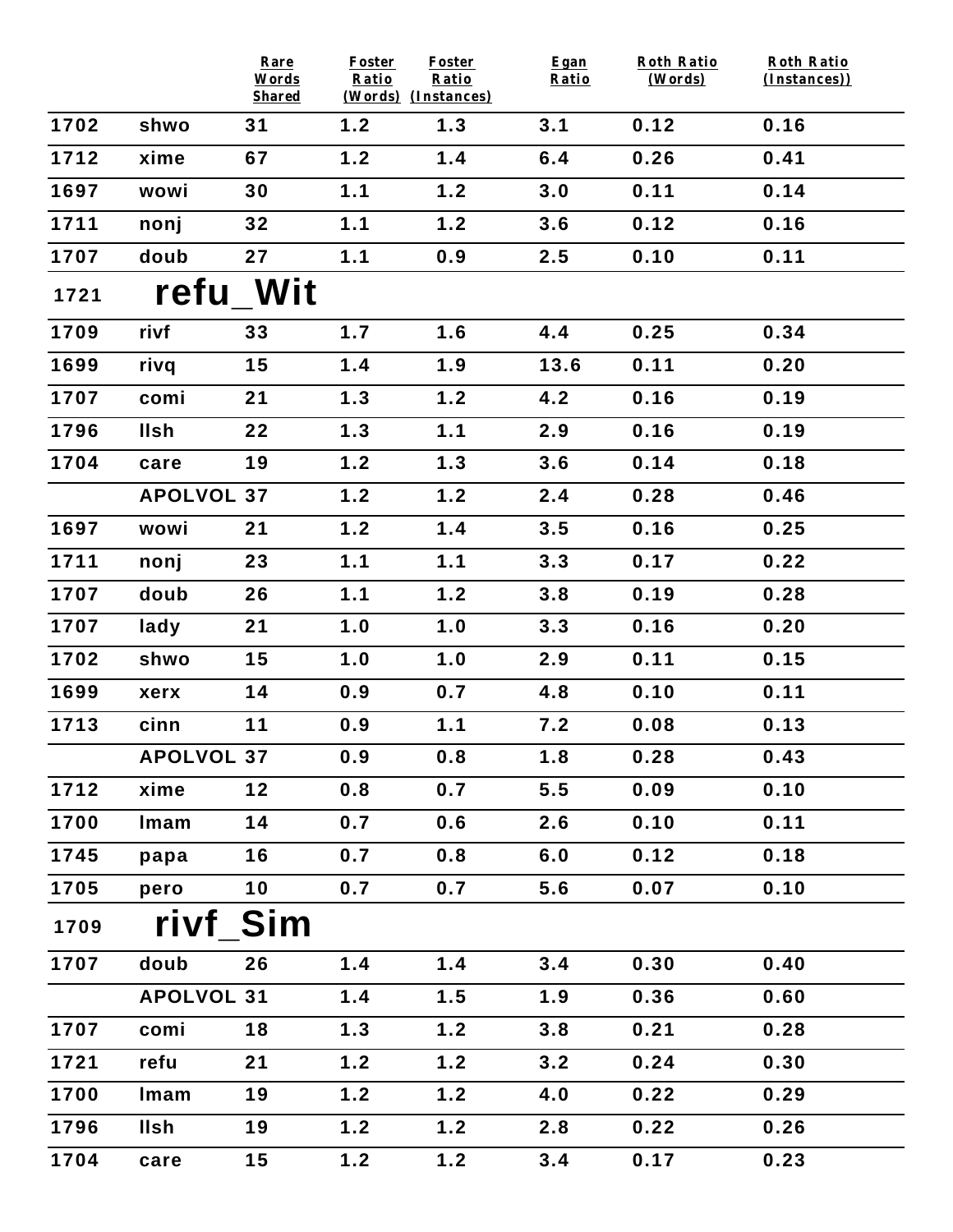|      |                   | Rare<br>Words       | <b>Foster</b><br>Ratio | <b>Foster</b><br>Ratio     | Egan<br>Ratio | <b>Roth Ratio</b><br>(Words) | <b>Roth Ratio</b><br>(Instances)) |
|------|-------------------|---------------------|------------------------|----------------------------|---------------|------------------------------|-----------------------------------|
| 1707 | lady              | <b>Shared</b><br>19 | 1.1                    | (Words) (Instances)<br>1.0 | 2.9           | 0.22                         | 0.27                              |
|      | <b>APOLVOL 18</b> |                     | 1.0                    | 1.1                        | 1.9           | 0.21                         | 0.31                              |
|      |                   |                     |                        |                            |               |                              |                                   |
| 1699 | xerx              | 12                  | 1.0                    | 0.9                        | 5.1           | 0.14                         | 0.17                              |
| 1702 | shwo              | 16                  | 1.0                    | 1.0                        | 3.3           | 0.19                         | 0.26                              |
| 1712 | xime              | 10                  | 0.9                    | 0.8                        | 4.7           | 0.12                         | 0.14                              |
| 1711 | nonj              | 13                  | 0.9                    | 0.8                        | 3.3           | 0.15                         | 0.19                              |
| 1697 | wowi              | 14                  | 0.8                    | 0.9                        | 3.0           | 0.16                         | 0.22                              |
| 1699 | rivq              | Al                  |                        |                            |               |                              |                                   |
| 1699 | xerx              | 56                  | 1.5                    | 1.5                        | 7.0           | 0.19                         | 0.28                              |
| 1745 | papa              | 51                  | 1.5                    | 1.3                        | 4.9           | 0.17                         | 0.21                              |
| 1700 | Imam              | 54                  | 1.4                    | 1.5                        | 4.1           | 0.18                         | 0.24                              |
| 1724 | caes              | 48                  | 1.4                    | 1.4                        | 5.7           | 0.16                         | 0.23                              |
| 1705 | pero              | 41                  | 1.4                    | 1.4                        | 5.9           | 0.14                         | 0.20                              |
| 1709 | rivf              | 47                  | 1.4                    | 1.6                        | 4.3           | 0.16                         | 0.24                              |
| 1702 | scho              | 17                  | 1.4                    | 1.6                        | 12.2          | 0.06                         | 0.08                              |
| 1796 | <b>Ilsh</b>       | 49                  | 1.4                    | 1.4                        | 4.1           | 0.16                         | 0.23                              |
| 1713 | cinn              | 27                  | 1.3                    | 1.4                        | 8.0           | 0.09                         | 0.13                              |
|      | <b>APOLVOL 42</b> |                     | 1.3                    | 1.2                        | 1.6           | 0.14                         | 0.17                              |
|      | <b>APOLVOL 62</b> |                     | 1.3                    | 1.2                        | 1.7           | 0.21                         | 0.29                              |
| 1702 | shwo              | 47                  | 1.3                    | 1.3                        | 3.5           | 0.16                         | 0.18                              |
| 1711 | nonj              | 28                  | 1.3                    | 1.2                        | 2.9           | 0.09                         | 0.10                              |
| 1707 | doub              | 51                  | 1.3                    | 1.3                        | 3.6           | 0.17                         | 0.24                              |
| 1712 | xime              | 34                  | 1.2                    | 1.3                        | 5.1           | 0.11                         | 0.15                              |
| 1697 | wowi              | 44                  | $1.2$                  | 1.2                        | 3.3           | 0.15                         | 0.20                              |
| 1704 | care              | 28                  | 1.1                    | 1.3                        | 3.6           | 0.09                         | 0.13                              |
| 1707 | comi              | 32                  | 1.1                    | 1.1                        | 4.1           | 0.11                         | 0.12                              |
| 1721 | refu              | 36                  | 1.1                    | 1.1                        | 3.2           | 0.12                         | 0.14                              |
| 1707 | lady              | 33                  | 1.1                    | 1.1                        | 3.3           | 0.11                         | 0.15                              |
| 1702 | scho_Maj          |                     |                        |                            |               |                              |                                   |
| 1699 | rivq              | 13                  | 2.2                    | 2.9                        | 16.6          | 0.18                         | 0.38                              |
| 1707 | lady              | 14                  | 1.7                    | 1.7                        | 3.3           | 0.19                         | 0.26                              |
| 1700 | Imam              | 16                  | 1.6                    | 1.6                        | 3.7           | 0.22                         | 0.26                              |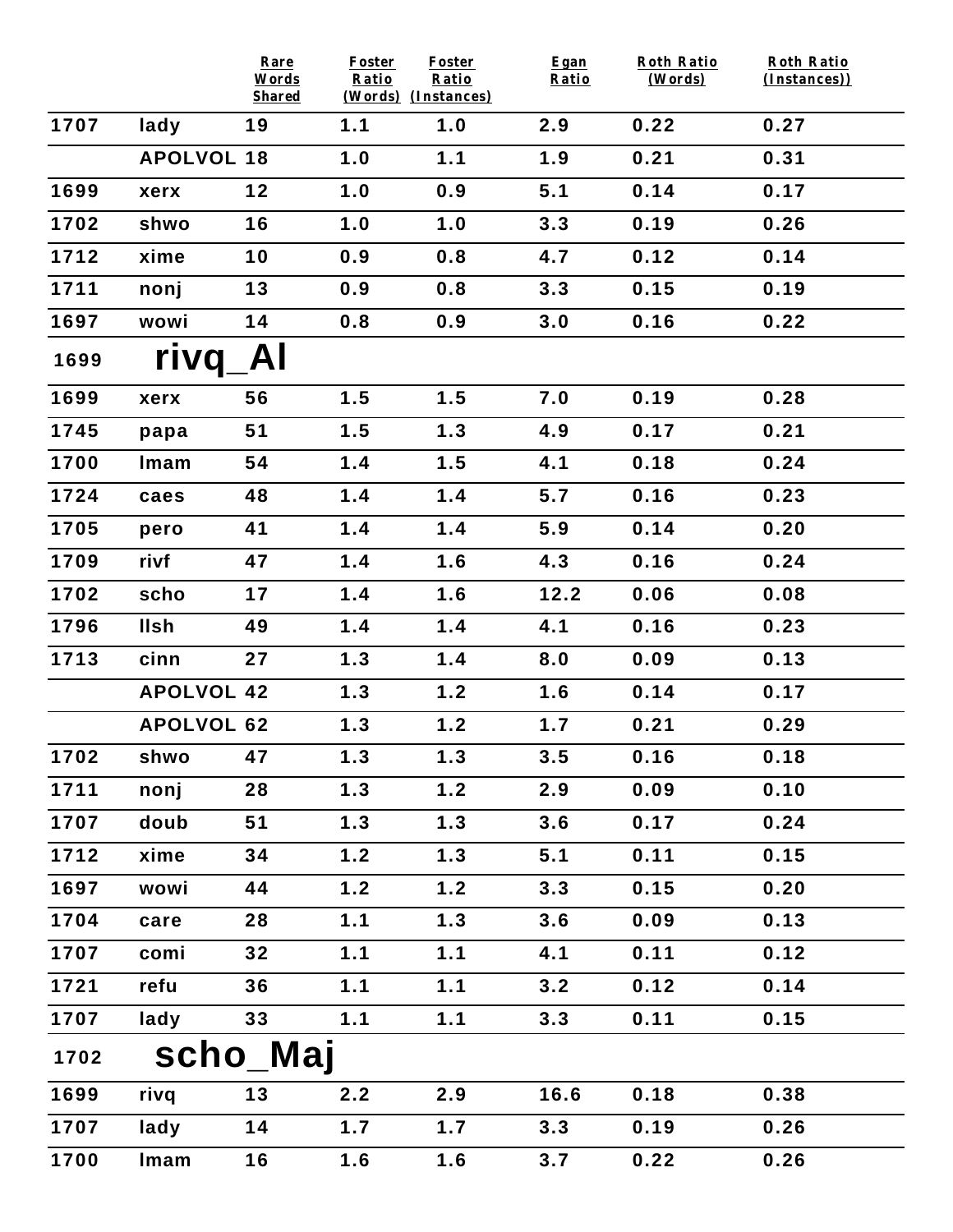|      |                   | Rare<br>Words         | <b>Foster</b><br>Ratio     | <b>Foster</b><br>Ratio | Egan<br>Ratio | <b>Roth Ratio</b><br>(Words) | <b>Roth Ratio</b><br>(Instances)) |  |  |  |
|------|-------------------|-----------------------|----------------------------|------------------------|---------------|------------------------------|-----------------------------------|--|--|--|
| 1721 | refu              | <b>Shared</b><br>$12$ | (Words) (Instances)<br>1.5 | 1.6                    | 3.4           | 0.16                         | 0.23                              |  |  |  |
|      | <b>APOLVOL 17</b> |                       | 1.4                        | 1.1                    | 1.3           | 0.23                         | 0.29                              |  |  |  |
| 1796 | <b>Ilsh</b>       | 15                    | 1.2                        | 1.3                    | 4.2           | 0.21                         | 0.33                              |  |  |  |
| 1702 |                   | 11                    | 1.1                        | 1.1                    | 4.1           | 0.15                         | 0.19                              |  |  |  |
|      | shwo              |                       |                            |                        |               |                              |                                   |  |  |  |
| 1697 | wowi              | 46                    | 1.1                        | 1.0                    | 4.3           | 0.63                         | 0.88                              |  |  |  |
| 1709 | rivf              | 10                    | 1.0                        | 1.8                    | 7.3           | 0.14                         | 0.37                              |  |  |  |
| 1702 | shwo_DMa          |                       |                            |                        |               |                              |                                   |  |  |  |
| 1702 | scho              | 17                    | 1.6                        | 1.4                    | 8.4           | 0.09                         | 0.09                              |  |  |  |
|      | <b>APOLVOL 48</b> |                       | 1.5                        | 1.5                    | 1.9           | 0.25                         | 0.38                              |  |  |  |
| 1721 | refu              | 37                    | 1.5                        | 1.5                    | 3.1           | 0.19                         | 0.24                              |  |  |  |
| 1709 | rivf              | 46                    | 1.4                        | 1.5                    | 4.1           | 0.24                         | 0.36                              |  |  |  |
| 1700 | Imam              | 48                    | 1.4                        | 1.6                    | 4.8           | 0.25                         | 0.39                              |  |  |  |
| 1707 | doub              | 43                    | 1.4                        | 1.3                    | 2.9           | 0.23                         | 0.28                              |  |  |  |
| 1796 | <b>Ilsh</b>       | 40                    | 1.3                        | 1.5                    | 3.7           | 0.21                         | 0.30                              |  |  |  |
| 1697 | wowi              | 40                    | 1.3                        | 1.4                    | 3.3           | 0.21                         | 0.28                              |  |  |  |
| 1699 | rivq              | 24                    | 1.2                        | 1.6                    | 11.8          | 0.13                         | 0.21                              |  |  |  |
|      | <b>APOLVOL 45</b> |                       | 1.2                        | 1.2                    | 1.5           | 0.24                         | 0.36                              |  |  |  |
| 1707 | comi              | 25                    | 1.2                        | 1.0                    | 3.3           | 0.13                         | 0.15                              |  |  |  |
| 1745 | papa              | 27                    | 1.1                        | 1.2                    | 5.0           | 0.14                         | 0.21                              |  |  |  |
| 1707 | lady              | 35                    | 1.0                        | 1.0                    | 2.9           | 0.18                         | 0.23                              |  |  |  |
| 1699 | xerx              | 22                    | 1.0                        | 1.1                    | 5.6           | 0.12                         | 0.16                              |  |  |  |
| 1712 | xime              | 21                    | 1.0                        | 0.9                    | 4.3           | 0.11                         | 0.13                              |  |  |  |
| 1705 | pero              | 20                    | 0.9                        | 0.9                    | 5.8           | 0.10                         | 0.14                              |  |  |  |
| 1704 | care              | 21                    | 0.9                        | 0.9                    | 3.0           | 0.11                         | 0.14                              |  |  |  |
| 1724 | caes              | 18                    | 0.9                        | 0.9                    | 5.4           | 0.09                         | 0.14                              |  |  |  |
| 1711 | nonj              | 25                    | 0.8                        | 0.8                    | 3.6           | 0.13                         | 0.17                              |  |  |  |
| 1713 | cinn              | 11                    | 0.7                        | 0.8                    | 8.5           | 0.06                         | 0.08                              |  |  |  |
| 1697 |                   | wowi Lon              |                            |                        |               |                              |                                   |  |  |  |
|      | <b>APOLVOL 75</b> |                       | 2.0                        | 2.1                    | 2.0           | 0.26                         | 0.40                              |  |  |  |
|      | <b>APOLVOL 89</b> |                       | 1.8                        | 1.9                    | 1.7           | 0.31                         | 0.50                              |  |  |  |
| 1707 | comi              | 51                    | 1.6                        | 1.7                    | 4.3           | 0.18                         | 0.25                              |  |  |  |
| 1705 | pero              | 43                    | 1.6                        | 1.6                    | 5.6           | 0.15                         | 0.20                              |  |  |  |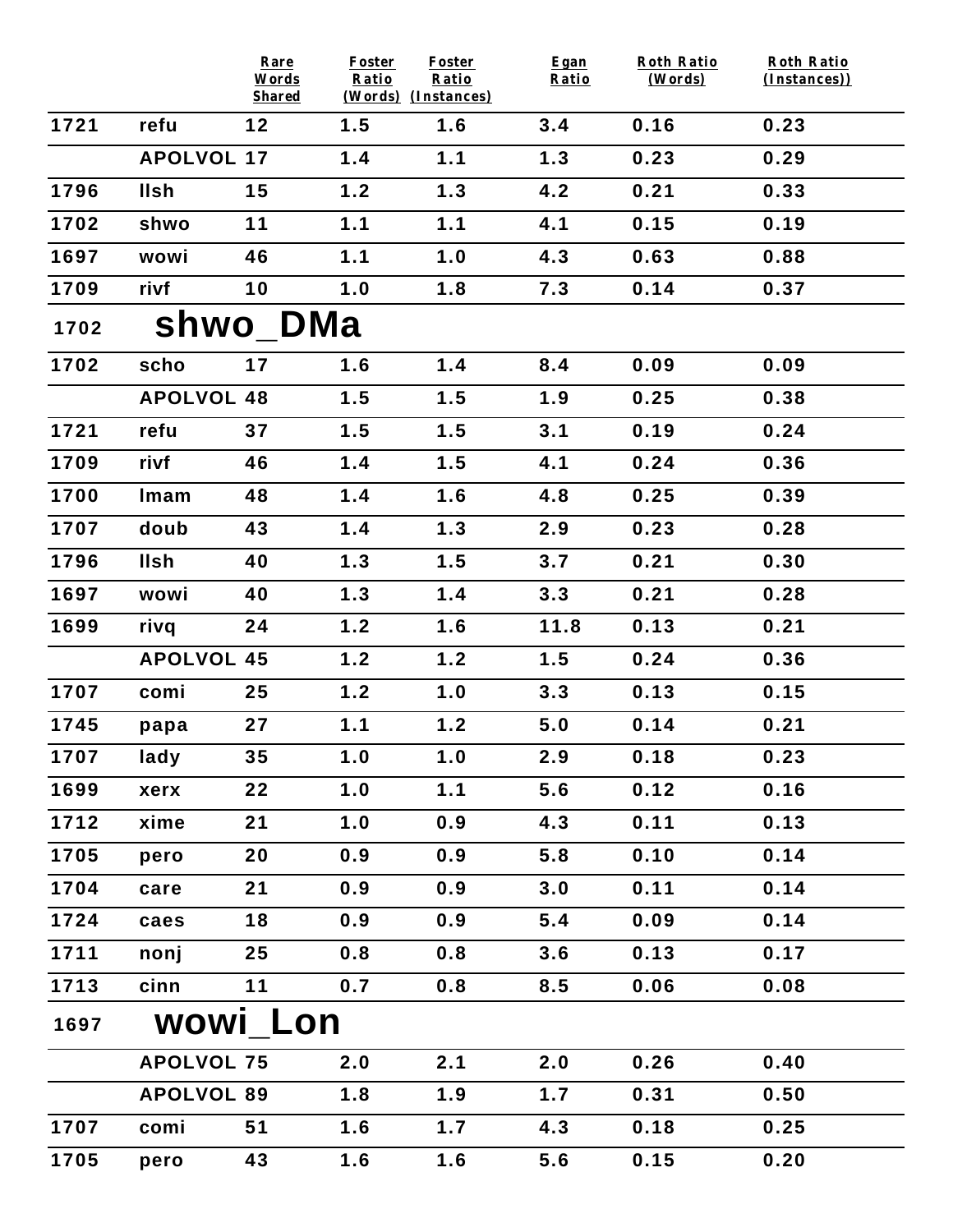|      |                   | Rare<br>Words       | Foster<br>Ratio            | Foster<br>Ratio | Egan<br>Ratio | <b>Roth Ratio</b><br>(Words) | <b>Roth Ratio</b><br>(Instances)) |
|------|-------------------|---------------------|----------------------------|-----------------|---------------|------------------------------|-----------------------------------|
| 1712 | xime              | <b>Shared</b><br>38 | (Words) (Instances)<br>1.6 | 1.5             | 4.4           | 0.13                         | 0.15                              |
| 1707 | doub              | 63                  | 1.5                        | 1.6             | 3.6           | 0.22                         | 0.29                              |
| 1745 |                   | 44                  | 1.5                        | 1.5             | 5.0           | 0.15                         | 0.20                              |
|      | papa              |                     |                            |                 |               |                              |                                   |
| 1713 | cinn              | 28                  | 1.5                        | 1.6             | 6.6           | 0.10                         | 0.14                              |
| 1699 | xerx              | 52                  | 1.5                        | 1.5             | 5.4           | 0.18                         | 0.23                              |
| 1721 | refu              | 51                  | 1.5                        | 1.6             | 3.3           | 0.18                         | 0.24                              |
| 1796 | <b>Ilsh</b>       | 69                  | 1.5                        | 1.4             | 3.5           | 0.24                         | 0.30                              |
| 1707 | lady              | 63                  | 1.5                        | 1.4             | 3.1           | 0.22                         | 0.27                              |
| 1711 | nonj              | 46                  | 1.4                        | 1.3             | 3.5           | 0.16                         | 0.20                              |
| 1724 | caes              | 41                  | 1.4                        | 1.3             | 4.7           | 0.14                         | 0.18                              |
| 1700 | Imam              | 53                  | 1.3                        | 1.4             | 3.9           | 0.18                         | 0.24                              |
| 1702 | shwo              | 46                  | 1.3                        | 1.2             | 3.4           | 0.16                         | 0.20                              |
| 1709 | rivf              | 47                  | 1.3                        | 1.1             | 3.6           | 0.16                         | 0.21                              |
| 1699 | rivq              | 28                  | 1.2                        | 1.3             | 10.4          | 0.10                         | 0.13                              |
| 1704 | care              | 31                  | 1.1                        | 0.9             | 3.5           | 0.11                         | 0.12                              |
| 1702 | scho              | 21                  | 0.4                        | 0.4             | 8.8           | 0.07                         | 0.09                              |
| 1712 |                   | xime Alv            |                            |                 |               |                              |                                   |
| 1707 | comi              | 18                  | 1.6                        | 1.5             | 2.9           | 0.11                         | 0.12                              |
|      | <b>APOLVOL 52</b> |                     | 1.5                        | 1.6             | 1.7           | 0.32                         | 0.51                              |
|      | <b>APOLVOL 37</b> |                     | 1.4                        | 1.5             | 1.9           | 0.23                         | 0.33                              |
| 1709 | rivf              | 21                  | 1.4                        | 1.5             | 3.5           | 0.13                         | 0.17                              |
| 1745 | papa              | 55                  | 1.3                        | 1.4             | 6.0           | 0.34                         | 0.54                              |
| 1711 | nonj              | 28                  | 1.3                        | 1.2             | 3.3           | 0.17                         | 0.21                              |
| 1700 | Imam              | 24                  | 1.3                        | 1.3             | 4.1           | 0.15                         | 0.19                              |
| 1796 | <b>Ilsh</b>       | 23                  | 1.3                        | 1.4             | 3.6           | 0.14                         | 0.19                              |
| 1713 | cinn              | 30                  | 1.2                        | 1.2             | 7.1           | 0.19                         | 0.25                              |
| 1724 | caes              | 54                  | 1.2                        | 1.2             | 5.8           | 0.34                         | 0.48                              |
| 1699 | xerx              | 35                  | 1.2                        | 1.2             | 5.3           | 0.22                         | 0.29                              |
| 1705 | pero              | 42                  | 1.2                        | 1.0             | 5.3           | 0.26                         | 0.32                              |
| 1699 | rivq              | $12$                | 1.1                        | 1.4             | 10.1          | 0.07                         | 0.10                              |
| 1721 | refu              | 21                  | 1.1                        | 1.1             | 3.2           | 0.13                         | 0.16                              |
| 1704 | care              | $12$                | 0.9                        | 0.9             | 2.7           | 0.07                         | 0.08                              |